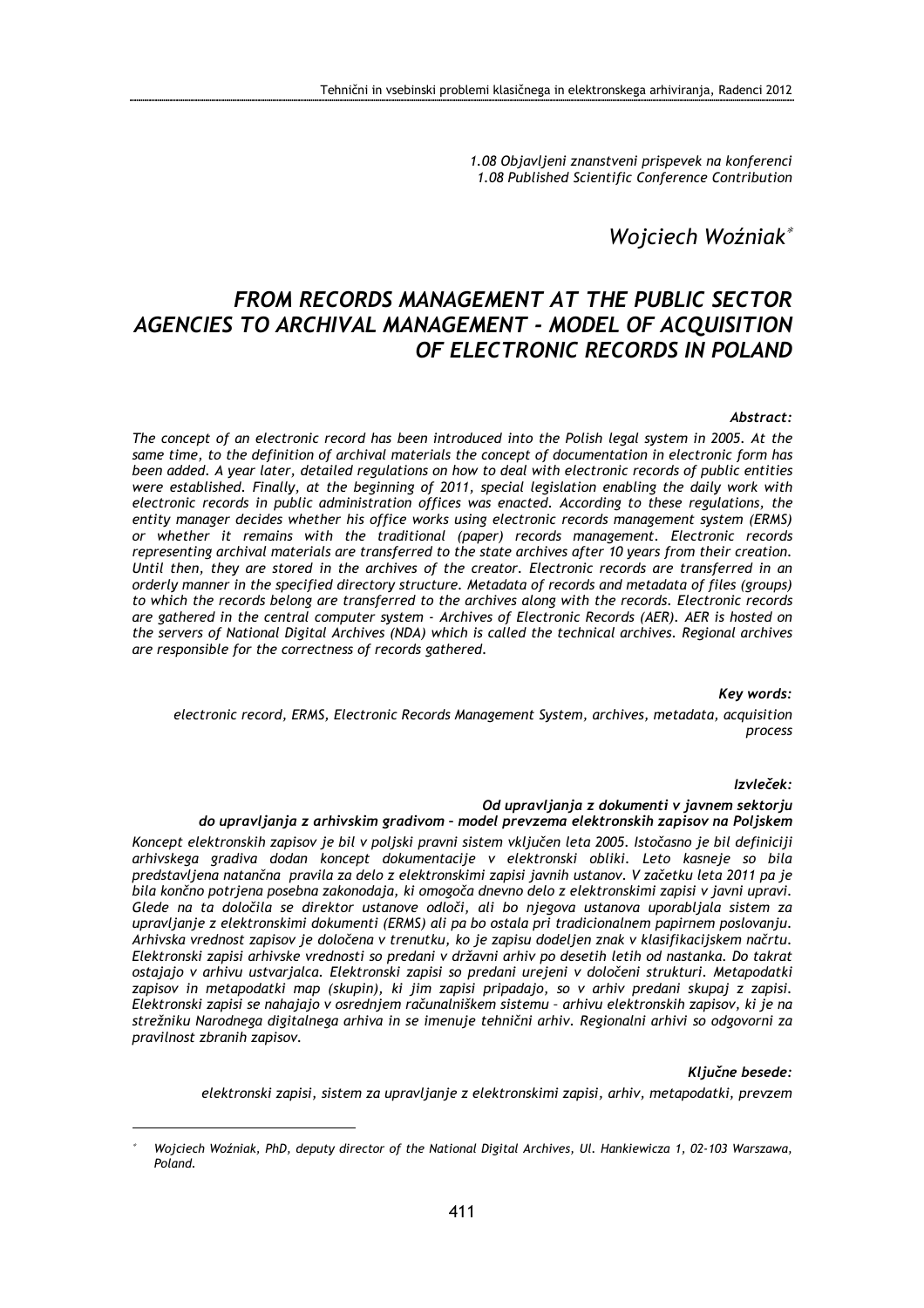# DEFINITION OF THE ELECTRONIC RECORD

The concept of an electronic record has been introduced into the Polish legal system in 2005 under the provisions of the Act on the Computerization of Public Service (Dziennik Ustaw, 2005). An electronic record has been defined as constituting a separate entity, the semantic set of data arranged in a specific internal structure, stored on electronic media data.

It is worth to take a closer look at individual elements of the definition that can give us a better understanding what the electronic record is. The concept of "separate semantic entity" is the key to treat the record as a whole. Since there is no legal definition of this category, it should be defined every time in the context of specific data set. Of course when some set of data is supposed to be treated as an electronic record, it should be somehow protected against changes, i.e., by electronic signature. However, electronic signature is not a necessary part of an electronic record in a wide meaning (Janowski, 2009).

The term "internal structure of the record" refers to two elements: the physical structure and the logical structure. Both are defined in the Regulation of the Prime Ministers of September 26, 2005, on the organizational and technical conditions of transferring the electronic records to the public entities (Dziennik Ustaw, 2006). Physical structure is the result of processing, including encoding and encryption, the information contained in an electronic record on the level of data bits in the system, which is the defined as data format. In other words, the structure of the physical form consists of the bits that through the use of appropriate software are read as a record in the prescribed form: text, image, sound or video. Physical structure of the record is known as a data format that allows the computer system to recognize what kind of software should be used to open the file. The three-letter abbreviation after the dot in the file name is the designation of file format, for example: .doc for text documents produced by MS Word, or .odt for text documents produced by the Write application by OpenOffice.org or LibreOffice. The logical structure is a way of arranging information in an electronic record as defined by specifying the elements and features of information in this record and the links between them. In other words, in the case of a text document it is a layout of the elements of this document: pagination, paragraphs, headers, etc., in the case of the website it is a layout of its elements, layout pages, graphics, and text.

The electronic data media is a material or device used for recording, storing and reading data in the digital form. So any type of storage media such as Compact Discs, DVD-discs or flash memory, hard drives (in personal computers, and also disk arrays), or magnetic tape comprising the tape libraries.

At the same time, to the definition of archival materials the concept of documentation in electronic form has been added. Until 2005 it was not clear enough if the records in digital form can be treated as archival materials. Some creators of the records tend to treat devices themselves (for example compact discs) as archival materials. The distinction between a digital record and an electronic media data was not clear. In 2005 the Polish Archival Act (Dziennik Ustaw, 2010) made changes in the definition of archival materials. Since then archival material is defined as all kinds of records in every form, also in digital form, which have a meaning as a source of historical information about the activity of the Polish state, its agencies, about relationships with other countries, about social, economic and political activity.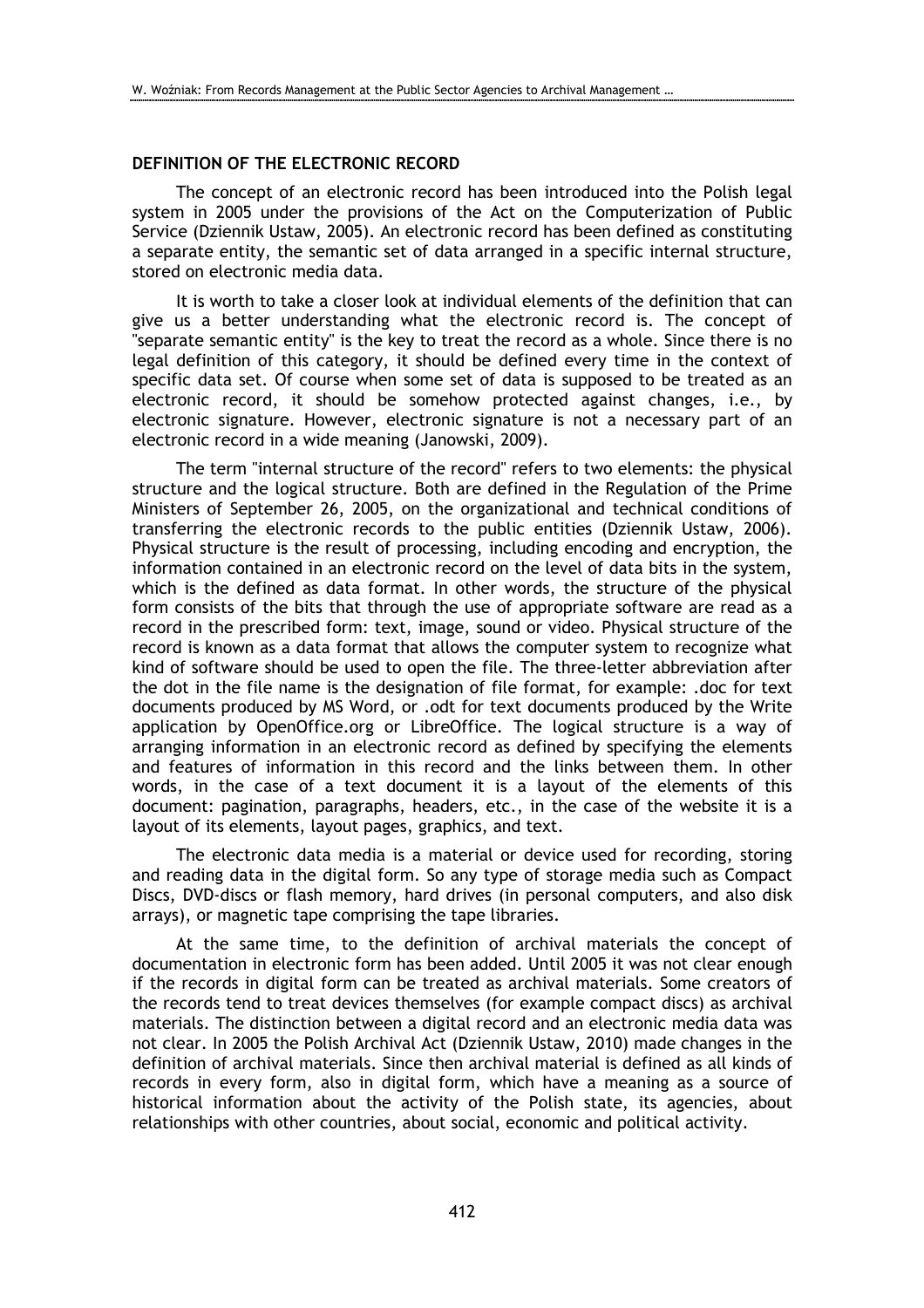# DETAILED REGULATIONS

In 2006 detailed regulations on how to deal with electronic records in public entities were established:

- 1. Regulation of the Minister of Internal Affairs and Administration on the specific procedures for electronic records (Dziennik Ustaw, 2006)
- 2. Regulation of the Minister of Internal Affairs and Administration on the necessary elements of the structure of electronic records (Dziennik Ustaw, 2006)
- 3. Regulation of the Minister of Internal Affairs and Administration on the technical requirements of formats of recording and electronic media data on which archival materials transferred to state archives were recorded (Dziennik Ustaw, 2006)

These three regulations contain a set of conditions of electronic records management in the public sector in Poland.

Finally, at the beginning of the 2011, a special legislation enabling the daily work with electronic records in public administration offices was enacted. It was a regulation of the Minister of Internal Affairs and Administration on the management of records, a file plan and instructions on the organization of the archives of the institution (Dziennik Ustaw, 2011). According to these regulations, the entity manager decides whether his office works using electronic records management system (ERMS) or whether it remains with the traditional (paper) records management. Choosing ERMS does not mean that traditional records would disappear. ERMS must cope both with the electronic record and with the paper one. Due to the legal regulations there is no way to replace the paper document with its electronic copy (for example with the scan of it). That means that citizens can deliver to the public offices paper documents and those documents will be kept even if their electronic copy will be prepared and will be managed in the office as well. On the other hand, citizens still may demand to obtain paper documents from public offices. Furthermore, some specific legal regulations refer to the particular kinds of records and establish specific conditions for their processing. Although the institution has chosen the ERMS, it still has to manage paper records also. In fact, in this situation, complete files of a particular case will be only in ERMS as electronic records. Only parts of the case, like, for example, paper letters from citizens, will be in traditional (paper) form. Current polish law does not allow destroying original paper records even when the proper electronic copy exists in the ERMS as part of the case file.

# ELECTRONIC RECORDS MANAGEMENT SYSTEM (ERMS)

Where a public body decides to work with electronic records it must meet a number of requirements, at the head of the necessity of implementation of ERMS to manage electronic records. ERMS is an application which enables capturing, creating, storing, sending, describing and keeping until transfer to the state archives. The necessity to apply ERMS was formulated explicitly in § 6 of the Regulation of the Minister of Internal Affairs and Administration on the specific procedures for electronic records (Dziennik Ustaw, 2006). Public institution is obliged to ensure that three basic procedures have been introduced. The entity must prepare a specific procedure of keeping electronic data in at least 10 years period. This procedure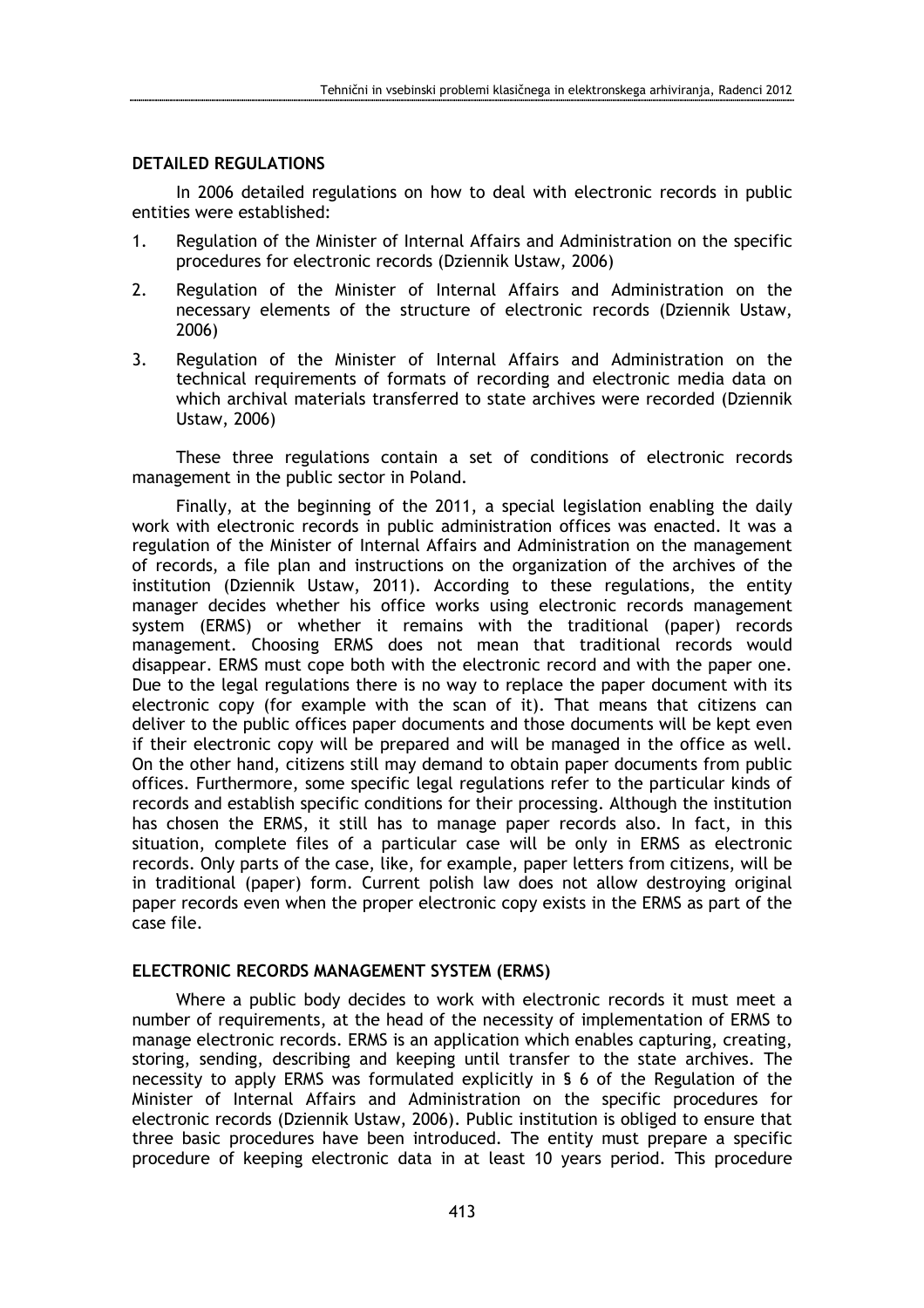should be reviewed regularly to keep its adequacy to the actual state of technology. Every year a review of a sample of records kept in the ERMS should be made to detect possible errors and to check if kept records are still readable. There should be a plan of transferring records to new storage media (migration of data). This plan should be connected with annual reviews of records.

Electronic records management systems must:

- ensure the integrity of the content and metadata of the records; changes can be made only within the specific procedures,
- protect against changes to records of resolved cases,
- allow the removal of records from the system only:
	- in the framework of destroying non-archival records,
	- when data was recorded incorrectly or by a mistake,
	- when the record endangers the system,
	- when removing the records is necessary due to other law obligations.
- provide a permanent and effective access to the records and allow their search,
- allow to view the metadata set for each record,
- identify the users and document the changes made by them in the records and metadata,
- provide control over individual user access to records and metadata,
- allow reading the content of records created in the ERMS without distortions,
- retain the records and metadata in a specific structure according to law regulations,
- provide restoration of the proceed and settlement of cases,
- support activities related to classifying and grouping of records in the case files,
- support and document the process of destroying non-archival records (automatic extraction, preparation of lists of records to be destroyed),
- support activities related to the transfer of archival materials to the state archives (export, and saving records in the appropriate structure),
- serve as an archives of the institution.

# **METADATA**

Metadata is information describing the records, whatever their form, necessary for their identification, understanding, management and use. In the regulation on the necessary elements of the structure of electronic records metadata is defined as a set of structured information, logically related to the describing electronic record to facilitate its search, control, understanding and long-term storage and management (Dziennik Ustaw 2006). Each electronic record which appears in the ERMS must have a set of seven metadata assigned: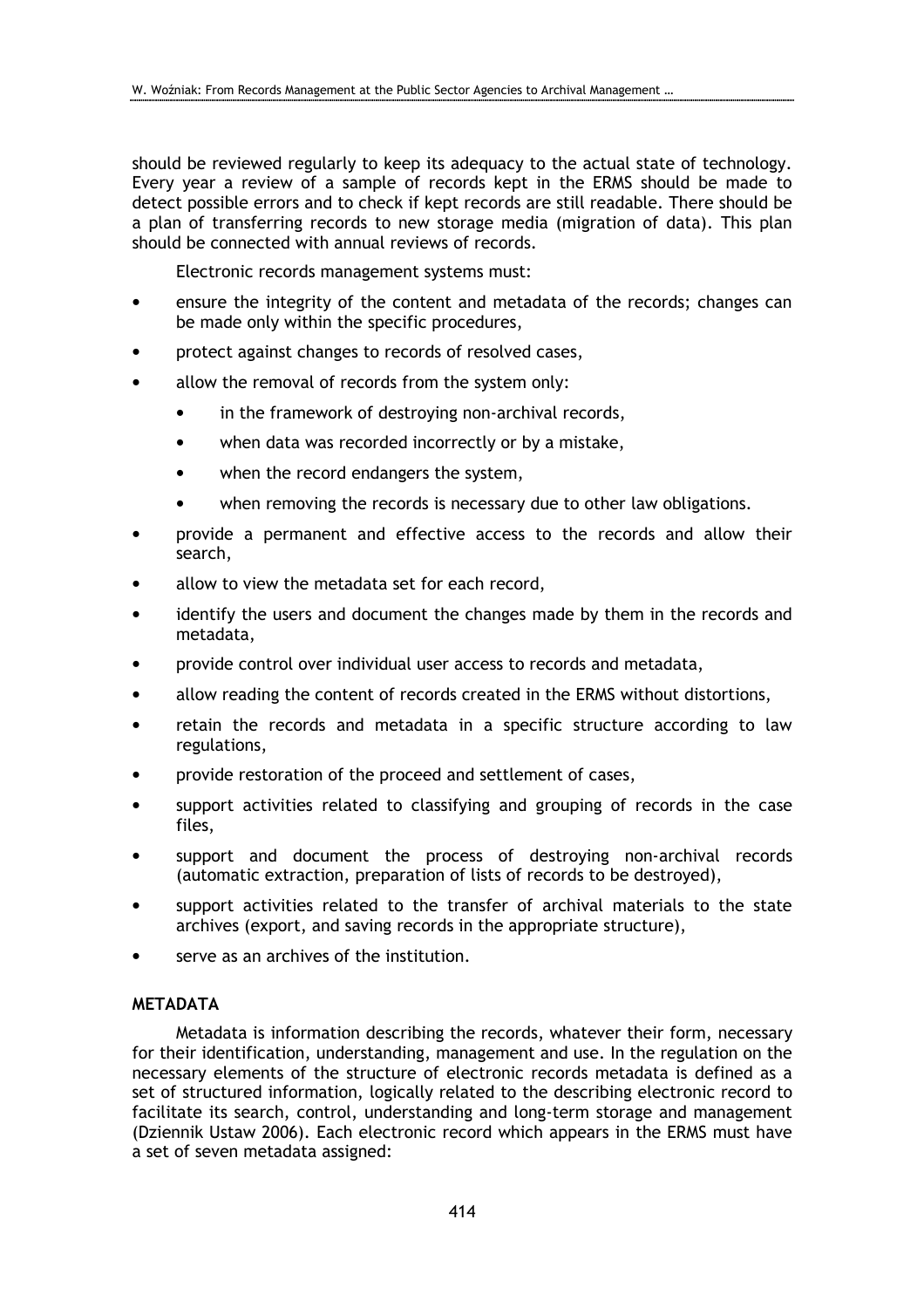- ID unique identification of the record in ERMS,
- Creator the name of the entity (corporate body or a person) responsible for creating the content of the record,
- Title the title given to the record and shortly describing the content,
- Date the date of the events associated with the life cycle of the record (for example: creation, changing, sending etc.),
- Format specify the format of digital data (file format),
- Access availability of the record,
- Type specify the type of record: text, image, etc (according to the DCMI data set).

If in the process of record creation and management other values of metadata have been identified or added, they also become mandatory and must be joined to the description of the record:

- Relation specify the relationship with another record, such as a version or annex,
- Recipient the entity (corporate body or person) to which the record is addressed,
- Grouping belonging to the group of records (case files),
- Qualification the archival category of the record, which specifies the retention period of the record,
- Language the language of the record,
- Description a summary or table of contents,
- Permissions an indication of the entity authorized to dispose of the record.

Metadata must be saved for every record and for each group of records (case file). Method of recording metadata is strictly definite: it is to be an XML file with a specific structure describing an xml schema in the appendix to the regulation on the necessary elements of the structure of electronic records (Dziennik Ustaw, 2006).

# APPRAISAL SYSTEM

The archival value of the records is determined at the moment of its attachment to a particular class indicated in the file plan. Some records may be subject to expert opinion carried out by state archives staff. Non-archival records may be destroyed after obtaining the state archives consent. Both electronic and paper records are classified according to the same criteria and retention period depends on the classification scheme.

# ACQUISITION PROCESS

Electronic records representing archival materials are transferred to the state archives after 10 years from their creation (as opposed to a maximum of 25 years in the case of analogue records). Until then, they are stored in the archives of the creator. Electronic records are transferred in an orderly manner in the specified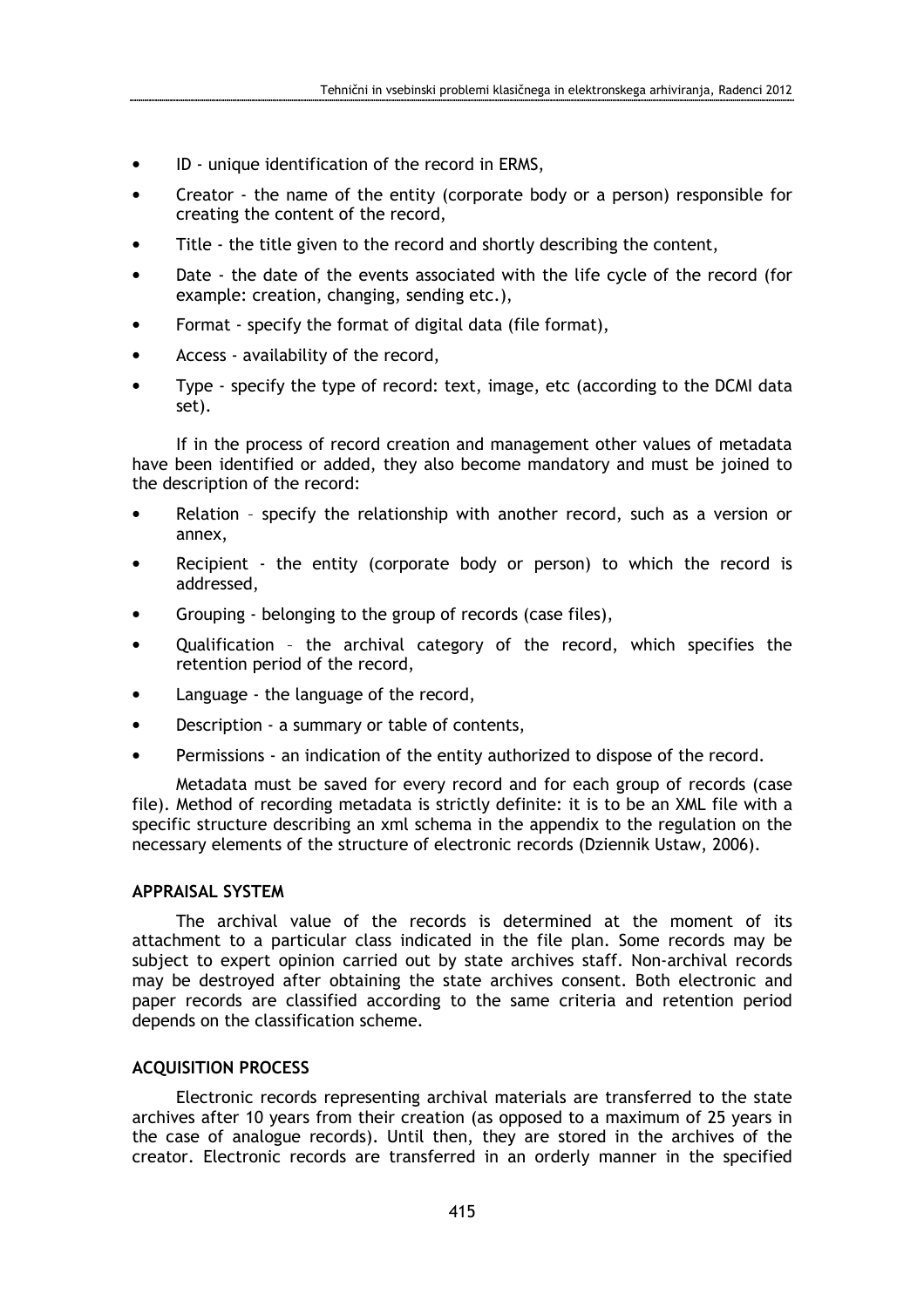directory structure. Metadata of records and metadata of case files (groups) to which the records belong are transferred to the archives along with the records. Records are transferred to the state archives in formats in which they were recently held by the creator.

Archival materials in electronic form must be submitted to the archives in a specific structure called the package archives. This is the uncompressed file (e.g., .tar archives) composed of three folders:

- 1. records including electronic records transmitted,
- 2. metadata containing the metadata of the records,
- 3. case files containing the metadata of case files (or other groups) with which records are aggregated.

The records consisting of an individual file (one file = one record) are stored directly in the folder "records." If the record consists of several files (2, 3 or more files = one record) they are stored in a subfolder of folder "records." So there must be a separate subfolder for each multi-files record. Metadata for each record are stored in a folder "metadata" in the form of xml files. The name of the xml file with metadata is the same as the name of the file (or folder for multi-files records) of the record with the extension .xml. For example: when the name of the file consists the record is "record01.odt" then the name of the .xml file should be: "record01.odt.xml". The folder "case files" contains metadata of records groups (case files) also as xml files.

An archival package can also be used as a way to transfer records between public entities, or between state archives storing the archival materials and external entities for example courts and other administrative authority.

Due to the different form and related aspects of long-term storage and retrieval of digital archival materials in the process of acquisition two archives are involved: state archives competent for the entity and the National Digital Archives, plays the role of technical archive. The whole process of acquisition and storage is supported by the electronic tool called Archive of Electronic Records (AER). AER is a web application hosted on the servers of NDA (available at: https://ade.ap.gov.pl/ndap/startSimpleSearch.do). It was designed for capturing, holding and sharing electronic records acquired from public agencies. The AER is a solution which allows cooperation between creators (public agencies) of digital materials and its holders (state archives). It offers four types of accounts:

- account for a public agency (creator of records):
	- validation of archive package,
	- transferring lists of transfer-receiving,
	- transferring archive package,
	- editing own metadata,
	- access to own archival materials.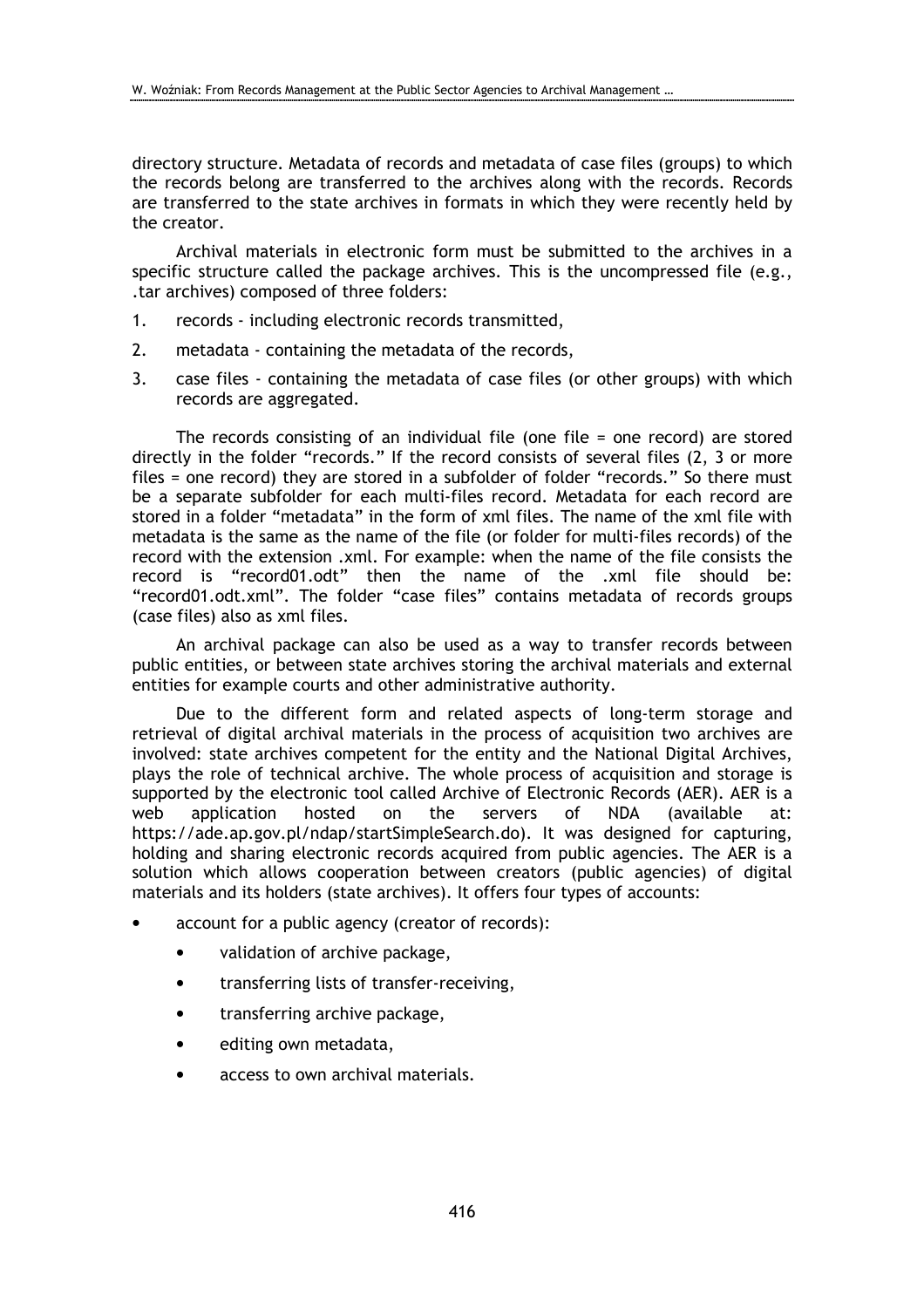- account for the state archives:
	- creating accounts for public agencies,
	- validation of lists of transfer-receiving (archival matters),
	- validation of archive package (archival matters),
	- editing own metadata,
	- granting access for public.
- account for NDA:
	- creating accounts for state archives,
	- validation of lists of transfer-receiving (technical matters),
	- validation of archive package (technical matters).
- account for Head Office of the State Archives:
	- supervision of all activities.

The AER system allows gathering of electronic records, sharing, and creating additional metadata. The system allows the institution which already sent the archival materials to the state archives to add metadata to submitted records. Similarly, the state archives can add its metadata to submitted records. In both cases, these new metadata are kept separately from the original metadata provided together with the records.

The transfer of archival material in electronic form to the state archives includes the following steps:

- 1. Institution which intends to transfer archival materials makes a request at the competent local state archives. Archives creates an account in the AER system which serves as a platform to submit a list of transfer-receiving and digital archival materials.
- 2. Using an account in the AER system the institution provides a list of transferreceiving materials and information about the history of the creator. The list of transfer-receiving must be consistent with the model, located in the AER system. Its accuracy is controlled by employees of the regional archives and the technical correctness is controlled by the AER system itself.
- 3. The institution prepares an archive package. All records, their metadata and metadata of case files (or group) with which records were aggregated must be recorded in the appropriate structure of an archive package.
- 4. The institution generates a checksum packet of the archival package and sending it to the AER system.
- 5. The institution sends the archival package to the AER.
- 6. The AER undertakes a technical validation of the archival package (checksum compatibility, correctness of the structure) and its compatibility with previously sent list of transfer-receiving.
- 7. The competent state archives undertakes the validation of the archive package.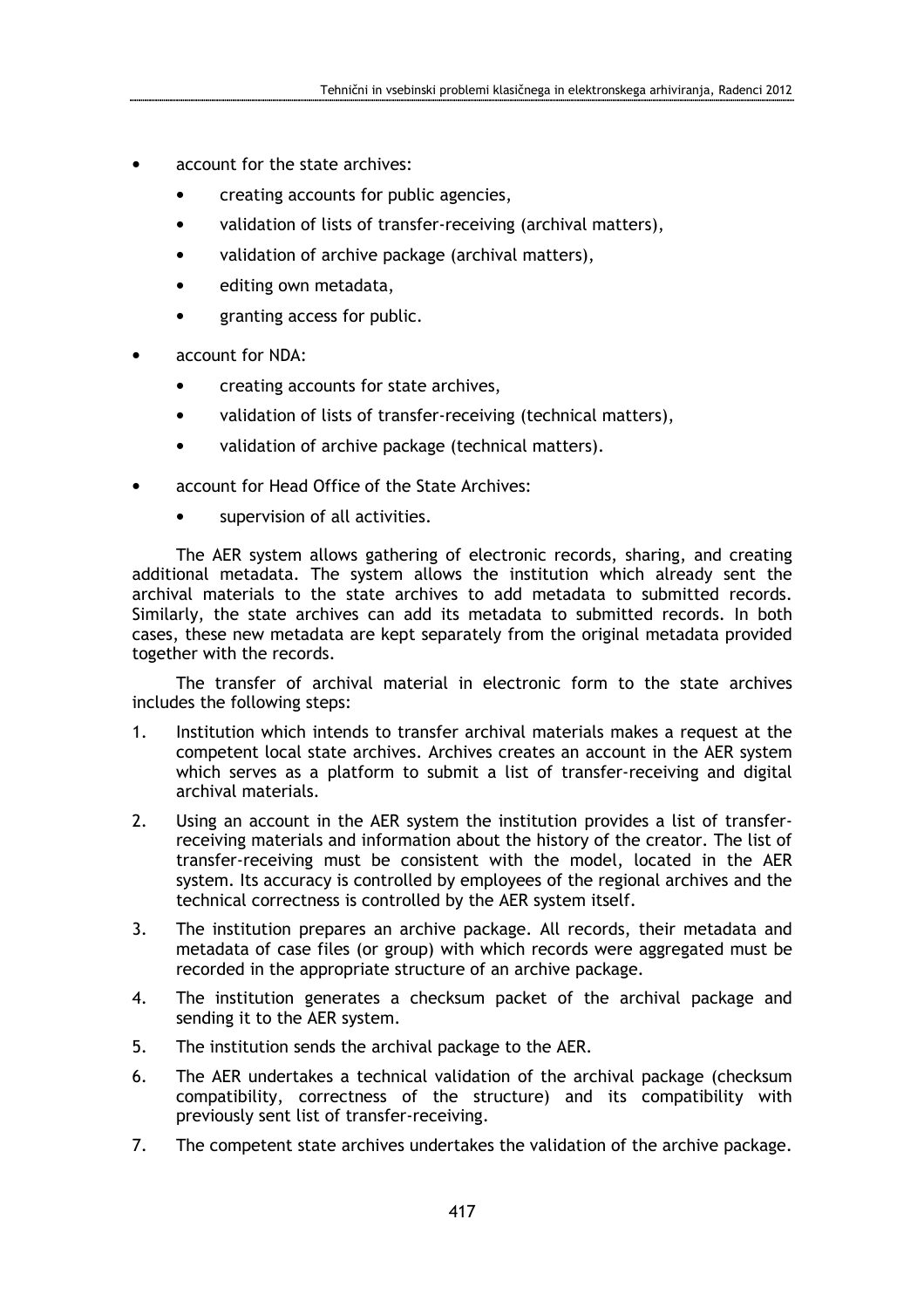The validation should be finished in a year. After this period the archival package with all records and metadata is treating as capturing to the AER system. The public agency is obliged to keep all records and metadata throughout this period. After the state archives declares that the archive package is correct or the one year period exceeds, the creator is free to keep those records and metadata or to delete them.

Physically, archival materials in form of electronic records are stored on NDA servers. However, they are treated as a part of resources of competent state archives. Access to submitted records is possible via the Internet and, if there are no legal restrictions, they are accessible to the public.

The institution which wishes to transfer archival materials to the state archives may check if the archive package created by the ERMS is correct, before transferring is initiated. The AER system provides a tool called validator that can be downloaded on a local machine or used online to validate the archival package (available at: https://ade.ap.gov.pl/ndap-walidator/download.do). This tool was designed to provide a functionality to validate whether the used ERMS will meet the requirements of law. In the same way the correctness of the list of transfer-receiving also may be validated. Furthermore, the file plan from the institution can be transferred to the AER system. It can be used to automatically organize the records and facilitate their review.

### NATIONAL DIGITAL ARCHIVES (NDA) AND REGIONAL ARCHIVES

Polish archival network consists of 30 regional archives and 3 central archives. Regional archives supervise the records management of public entities in the region. Traditional archival materials from these entities are then stored in the regional archives. Electronic records are gathered in the central computer system - Archive of Electronic Records (AER). AER is hosted on the servers of National Digital Archives (NDA) which is called the technical archive. Regional archives are responsible for the correctness of gathered records. The NDA is responsible for its safe, long-term storage. Three institutions are involved in the process of transferring the electronic records to the AER: the public entity (creator), the state archives and the NDA.

The next step in the development of an information system on archival resources in Poland will be creating the connection between a system with general information about the traditional materials with the system containing electronic records and their metadata. This connection will result in an information system which will allow sharing all metadata related to one creator in one place regardless of whether it has a traditional or digital form.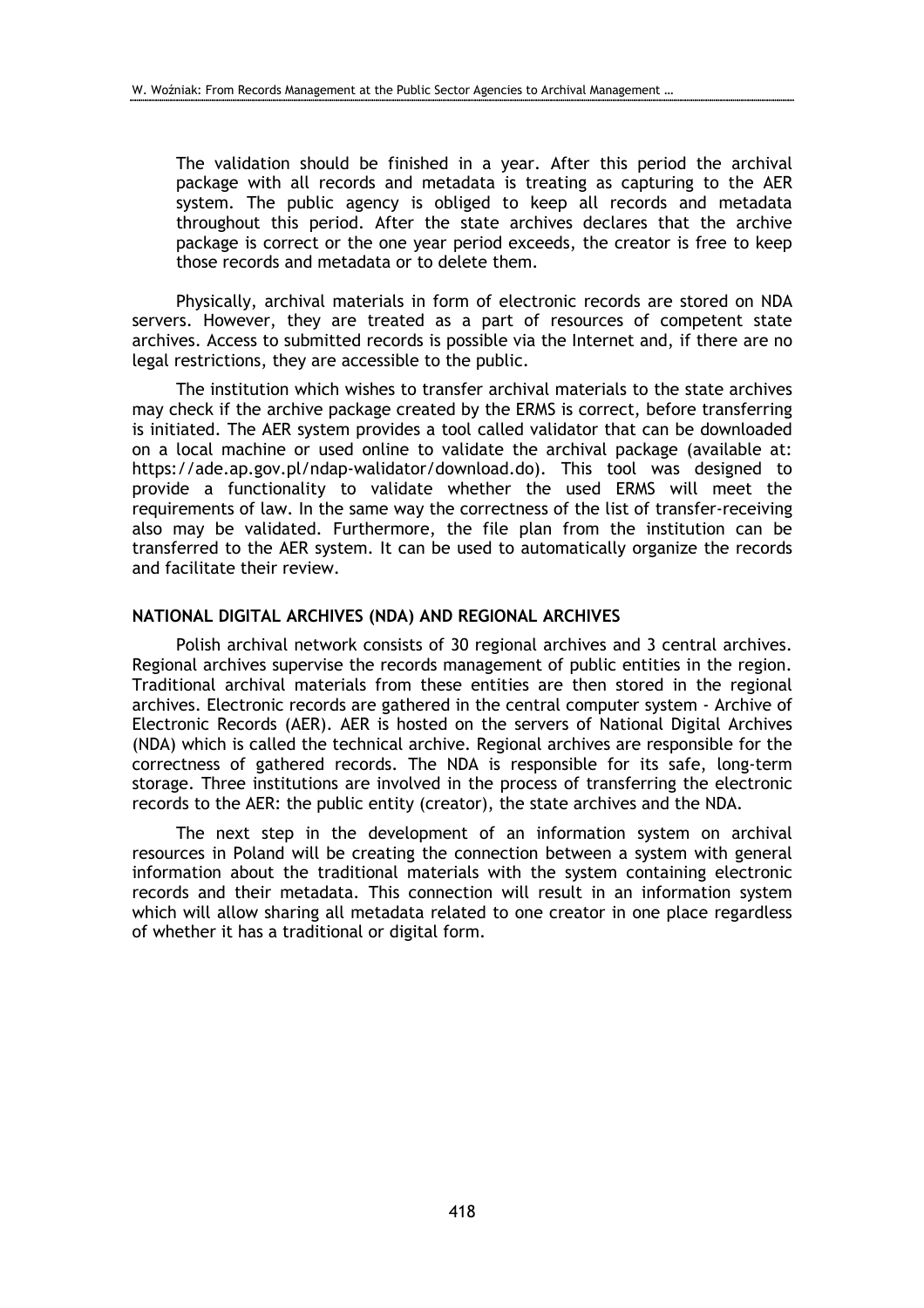# SOURCES AND LITERATURE

- J. Janowski (2009), Administracja elektroniczna, pp. 252-256. Lublin: Municipium SA.
- Ustawa o narodowym zasobie archiwalnym i archiwach (the Archival Act), Dziennik Ustaw 2010, nr 123, poz. 698 with later changes.
- Ustawa o informatyzacji podmiotów publicznych (the Act on the computerization of public service), Dziennik Ustaw 2005, nr 64, poz. 565 with later changes.
- Rozporządzenie Ministra Spraw Wewnętrznych i Administracji w sprawie szczegółowego sposobu postępowania z dokumentami elektronicznymi, Dziennik Ustaw 2006, nr 206, poz. 1518.
- Rozporządzenie Ministra Spraw Wewnętrznych i Administracji w sprawie niezbędnych elementów struktury dokumentów elektronicznych, Dziennik Ustaw 2006, nr 206, poz. 1517.
- Rozporządzenie Ministra Spraw Wewnętrznych i Administracji w sprawie wymagań technicznych formatów zapisu i informatycznych nosników danych, na których utrwalono materiały archiwalne przekazywane do archiwów państwowych, Dziennik Ustaw 2006, nr 206, poz. 1519.
- Rozporządzenie Ministra Spraw Wewnętrznych i Administracji w sprawie instrukcji kancelaryjnej, jednolitych rzeczowych wykazów akt oraz instrukcji w sprawie organizacji i zakresu działania archiwów zakładowych, Dziennik Ustaw 2011, nr 14, poz. 87.

### **SUMMARY**

# OD UPRAVLJANJA Z DOKUMENTI V JAVNEM SEKTORJU DO UPRAVLJANJA Z ARHIVSKIM GRADIVOM – MODEL PREVZEMA ELEKTRONSKIH ZAPISOV NA POLJSKEM

Koncept elektronskih zapisov je bil v poljski pravni sistem vključen leta 2005. Istočasno je bil definiciji arhivskega gradiva dodan koncept dokumentacije v elektronski obliki. Leto kasneje so bila predstavljena natančna pravila za delo z elektronskimi zapisi javnih ustanov. V začetku leta 2011 pa je bila končno potrjena posebna zakonodaja, ki omogoča dnevno delo z elektronskimi zapisi v javni upravi. Glede na ta določila se direktor ustanove odloči, ali bo njegova ustanova uporabljala sistem za upravljanje z elektronskimi dokumenti (ERMS) ali pa bo ostala pri tradicionalnem papirnem poslovanju. Arhivska vrednost zapisov je določena v trenutku, ko je zapisu dodeljen znak v klasifikacijskem načrtu. Nekateri zapisi so lahko tudi predmet debate med zaposlenimi v arhivu. Dokumentarno gradivo je lahko, po odobritvi arhiva, uničeno. Tako elektronski kot papirni dokumenti so klasificirani glede na iste kriterije, klasifikacija pa določa tudi rok hrambe.

Elektronski zapisi arhivske vrednosti so predani v državni arhiv po desetih letih od nastanka. Do takrat ostajajo v arhivu ustvarjalca. Elektronski zapisi so predani ureieni v določeni strukturi. Metapodatki zapisov in metapodatki map (skupin), ki jim zapisi pripadajo, so v arhiv predani skupaj z zapisi.

Poljsko arhivsko mrežo sestavlja 30 regionalnih in trije osrednji arhivi. Pokrajinski arhivi nadzirajo upravljanje z dokumenti v javnih ustanovah v regiji. Tradicionalni, papirni dokumenti teh ustanov se hranijo v regionalnih arhivih. Elektronski dokumenti se hranijo v osrednjem računalniškem sistemu – arhivu elektronskih zapisov, ki se nahaja na strežniku Narodnega digitalnega arhiva (NDA) in se imenuje tehnični arhiv. Regionalni arhivi so odgovorni za pravilnost zbranih zapisov. NDA je odgovoren za njihovo varno, dolgoročno hrambo. V proces prevzema